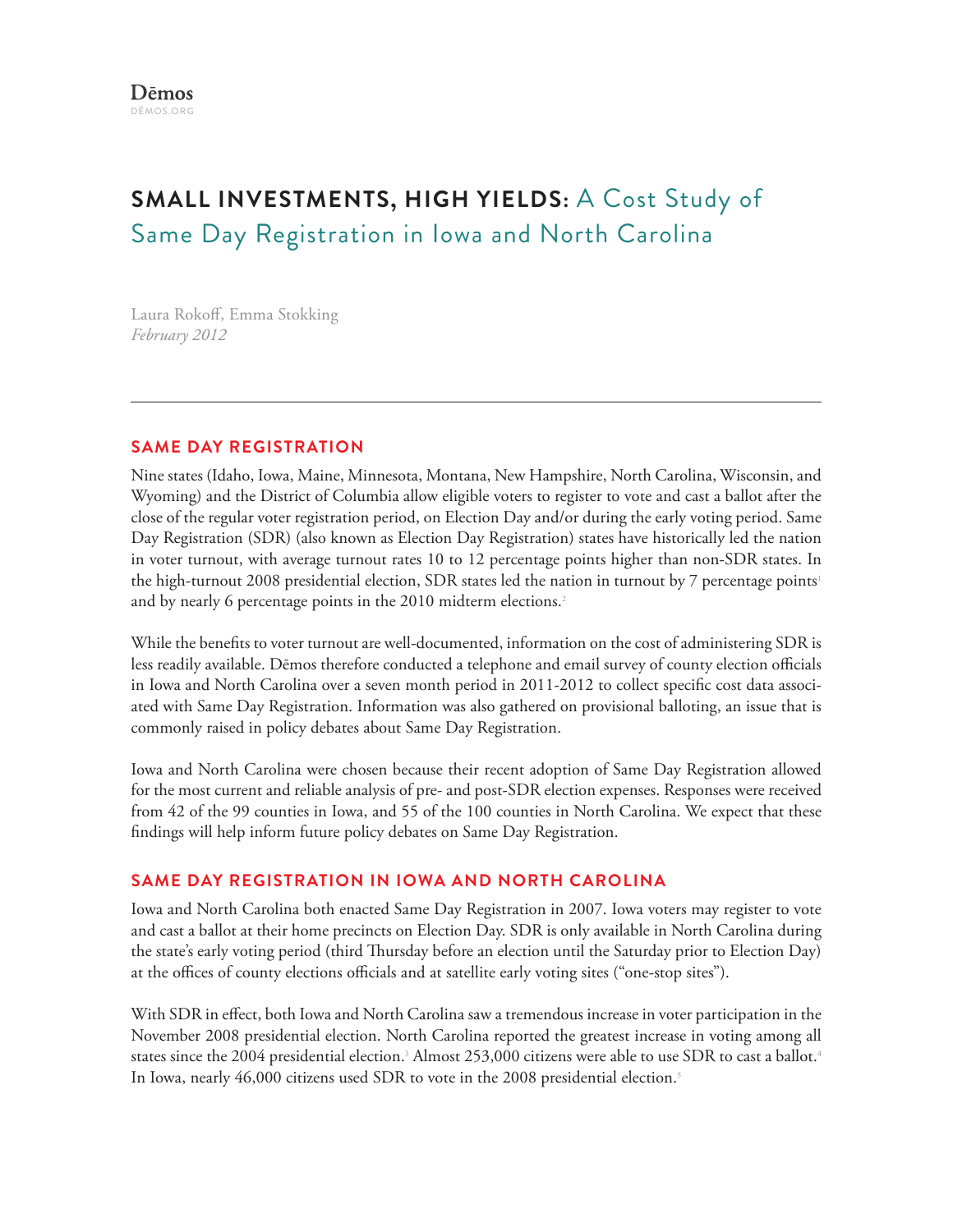#### **Key Findings**

- • A large majority of respondent counties in Iowa reported little to no additional costs associated with Same Day Registration. Most did not require additional staffing at the polls. Any new expenses were generally associated with additional printing and mailing of SDR related forms.
- North Carolina respondents most frequently cited additional staffing at one-stop sites as the most notable cost associated with Same Day Registration. This need tended to increase among smaller-sized counties.
- The increased expenses cited in North Carolina may not be entirely attributable to Same Day Registration. Most counties that reported adding staff for SDR were unable to disaggregate Same Day Registration costs from overall early voting expenses. Many county officials surveyed in both states do not report itemized election costs.

#### **Cost**

#### **Iowa**

Nearly half of the Iowa respondents reported no direct costs, or only minimal costs associated with Same Day Registration. An overwhelming majority of respondent counties were able to offer Same Day Registration with existing staff. About 70 percent reported no staff increases to handle SDR at polling locations. Over 80 percent reported no increased staffing needs at the county office.

"We really don't have any extra costs. We don't hire extra office help for any of it and I have the same number of poll workers I would have even if we did not have EDR."

– Marsha Carter, Shelby County *(8,983 registered voters)*

"There are none [costs] directly associated, as EDRs are processed along with regular voters."

– Jill Titcomb, Cherokee County *(8,892 registered voters)*

#### **OF THOSE COUNTIES THAT DID CITE SPECIFIC COSTS, THE MAJORITY** referenced printing and supplies.

"… [SDR costs were for] printing of election day registration forms and sending notices to election day registrants after the election"

– Jack Beeson, Dallas County *(46,295 registered voters)*

"Minimal cost, added expense for forms only."

– Dennis Parrot, Jasper County *(26,779 registered voters)*

"Very minimal [SDR costs]-- extra forms, about 10 forms for the last election"

– Pam Benjegerdes, Allamakee Count y *(10,029 registered voters)*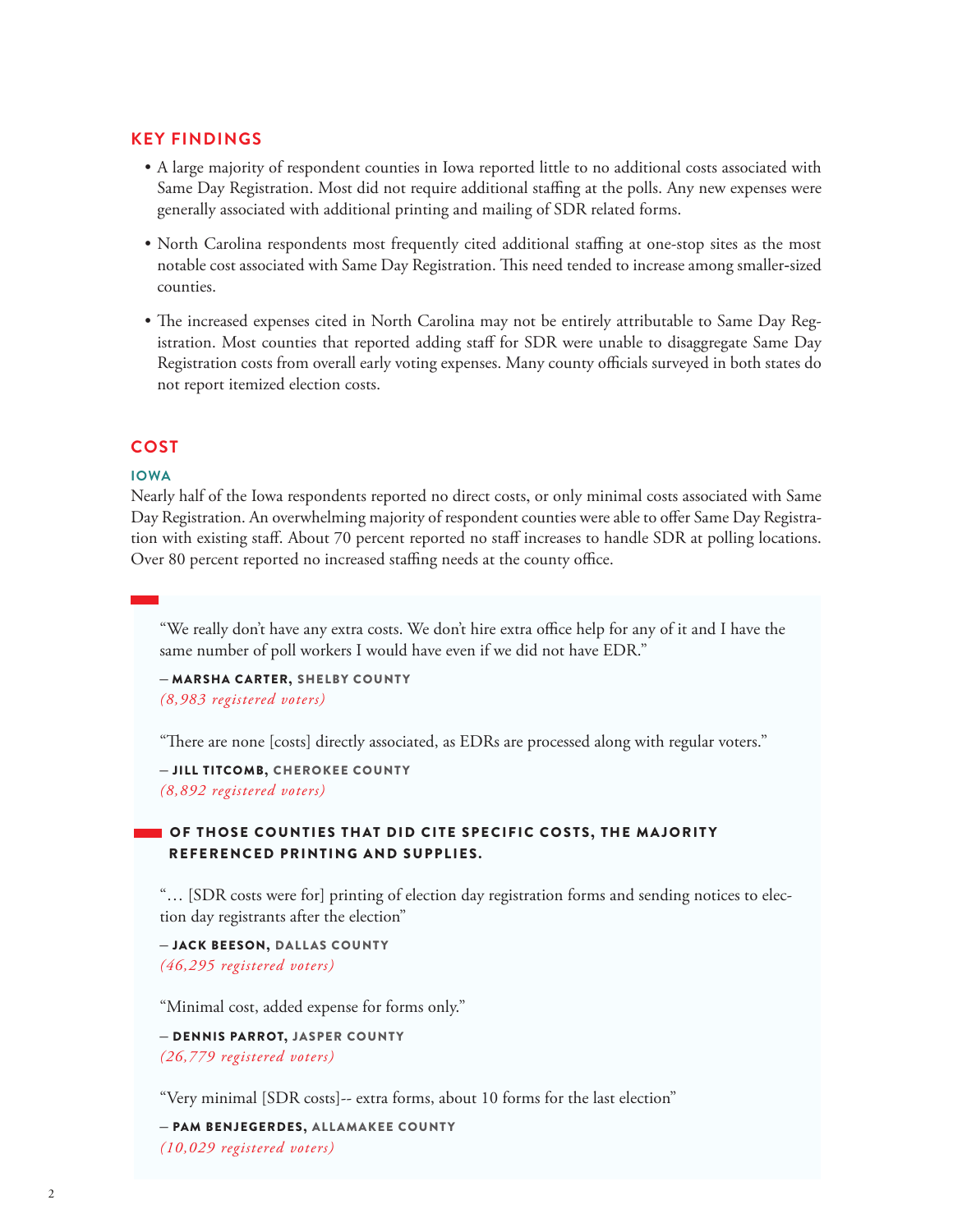#### **North Carolina**

Over 30 percent of respondents in North Carolina were unable to identify costs that were specifically associated with SDR, or reported no significant costs.<sup>6</sup>

Additional staffing was the most common expense reported in those counties that experienced cost increases. Nearly half of the respondent counties added staff at one-stop sites to handle Same Day Registration and voting during the early voting period. Less than a third of the counties required additional staff at county election offices.

The need for additional staff was inversely related to county size – the smaller the county, the more likely the need for additional personnel. Only a fifth of counties with over 100,000 registered voters reported requiring additional staff to facilitate SDR. On the other hand, nearly three-fifths of very small counties (25,000 registered voters or less) increased staff to handle Same Day Registration. Some counties hired up to eight additional workers per election; others added between one to three extra workers per polling location.

The majority of the counties that reported an increase in staffing needs for Same Day Registration were unable to provide specific, SDR-related costs separate from those associated with the operation of one-stop, early voting locations. Increased staffing may in "For larger counties the cost is probably minuscule for SDR. But for smaller counties, with much tighter operating budgets, I believe it is a more noticeable cost."

#### – Linda Page, Pasquotank County, NC *(27,255 registered voters)*

"We did add additional workers at OS [one-stop] sites but I could not in good conscience say it was due to SDR. Our additional staff was put into place because of increased use of the one-stop process in general."

#### – Kellie Hopkins, Beaufort County, NC *(32,147 registered voters)*

 "[Additional staffing] depends on the scope of the Election. No additional staff is needed for smaller (lower turnout) elections. In larger (higher turnout) elections we will bring [two] additional people into the Elections Office site but not the additional sites."

#### – Kimberly Wilson, Stanly County, NC *(38,746 registered voters)*

"For the 2008 general election the cost of staffers administering the registering/voting process [amounted to] \$700 -\$1000 [cost incurred at two additional one-stop sites]. One-stop at county board office does not have added cost."

– Jason Perry, Stokes County, NC *(29,931 registered voters)*

fact be attributed to the sharp rise in early voting, as opposed to the administration of Same Day Registration. Over 60 percent (almost 1.5 million) of North Carolinian votes in the 2008 presidential election were cast during the state's early voting period – a 100 percent increase since the 2004 presidential election. 7

#### **Large counties (over 100,000 registered voters):**

• Unable to estimate due to lack of specific cost information attributable to SDR in survey responses.

#### **Medium counties (51,000 – 99,999 registered voters):**

• Alamance County (89,841) reported additional staffing costs of \$5,528 for one additional one-stop worker per site (at three sites) and one additional worker in the clerk's office.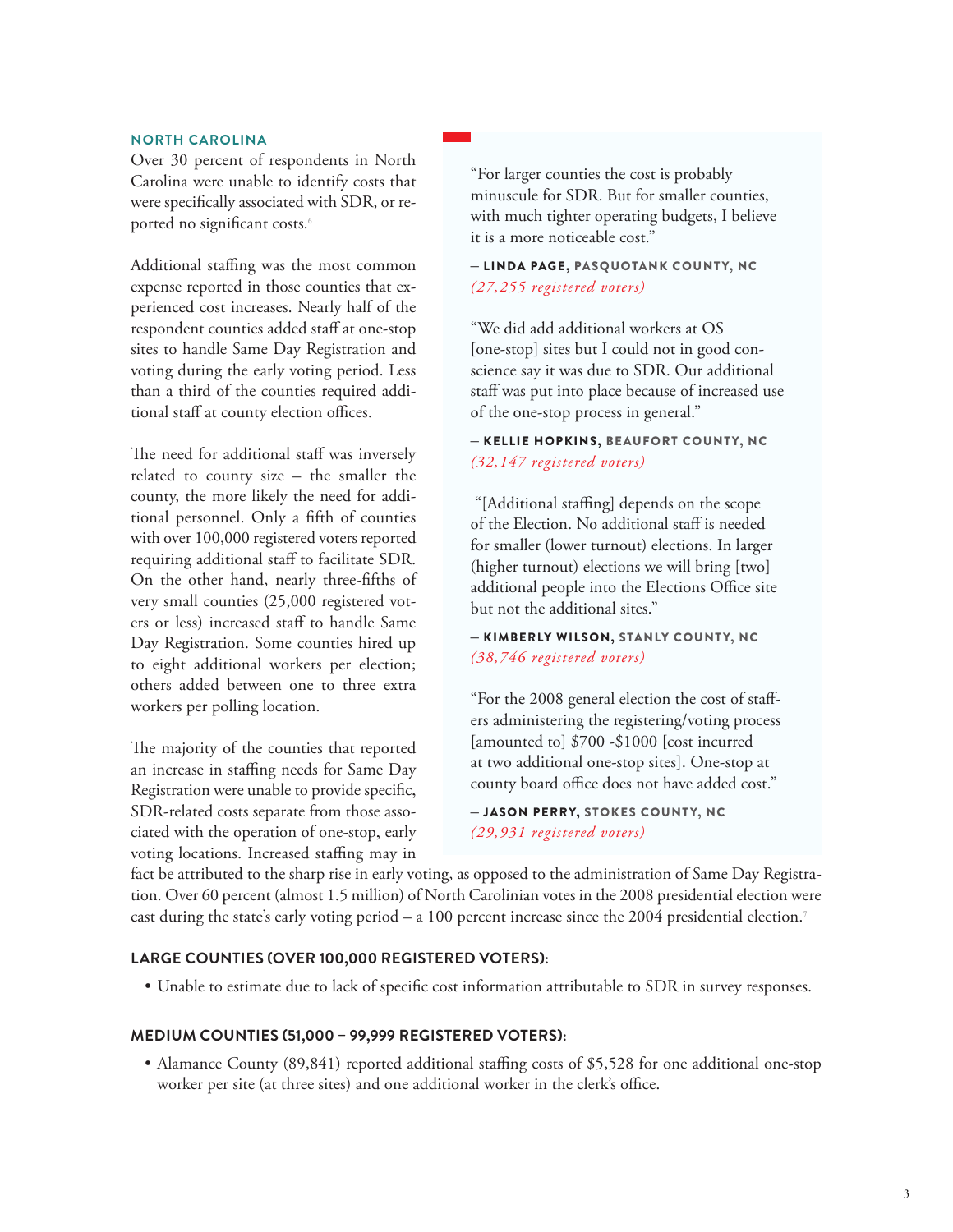#### **Small counties (25,000 – 50,999 registered voters):**

- Stanly County (38,746) reported hiring two additional staff members in the elections office for larger elections, at a total cost of approximately  $$1,375$  for the entire early voting period.<sup>8</sup>
- • Duplin County (28,326) estimated they hired three additional staff for smaller elections and roughly 14 for larger elections due to SDR. Local officials estimated \$1,000-\$2,000 in added training and pay for the extra positions, per election.
- • Lincoln County (50,073) reported hiring eight additional staff for their two one-stop locations. Compensation for these poll workers totaled \$10,240.9

#### **Very Small counties (less than 24,999 registered voters):**

- Hyde County (3,575) reported spending \$2,000 for two additional workers at the county elections office.
- Alleghany County (7,226) reported hiring one to two additional one-stop workers at approximately seven hours per day being paid \$7.25 per hour. We can estimate that one additional worker would cost \$812 and two workers \$1,624.

#### **Provisional Balloting**

One significant benefit of Same Day Registration is that it reduces the need for provisional ballots. Provisional balloting can be a frustrating experience for elections officials and voters alike. Elections workers are often hard-pressed to comb their voter registration records in the hectic days after each election looking for evidence of prior registration of provisional voters whose names could not be found on the voter rolls on Election Day. Voters are upset and bridle at casting provisional ballots. Many may be disillusioned by learning that their provisional ballots were ultimately rejected, and never vote again.

Same Day Registration offers a ready solution to these problems. Eligible voters whose names do not appear on poll books merely complete a new voter registration application on Election Day or during the early voting period, and vote a regular ballot.

Statewide data show that provisional balloting declined in Iowa and North Carolina after they introduced SDR. About 10,000 fewer provisional ballots were cast in Iowa in the 2008 presidential election than in 2004, before SDR was enacted. North Carolina saw 23,000 fewer provisional ballots in 2008 than in 2004.10 This trend also held in mid-term elections. Provisional balloting declined in both states by nearly 50 percent between the 2006 and 2010 election.<sup>11</sup>



*In our survey, 58 percent of North Carolina respondents and 78 percent of Iowa respondents anticipated an increase in the number of provisional ballots if SDR was eliminated.*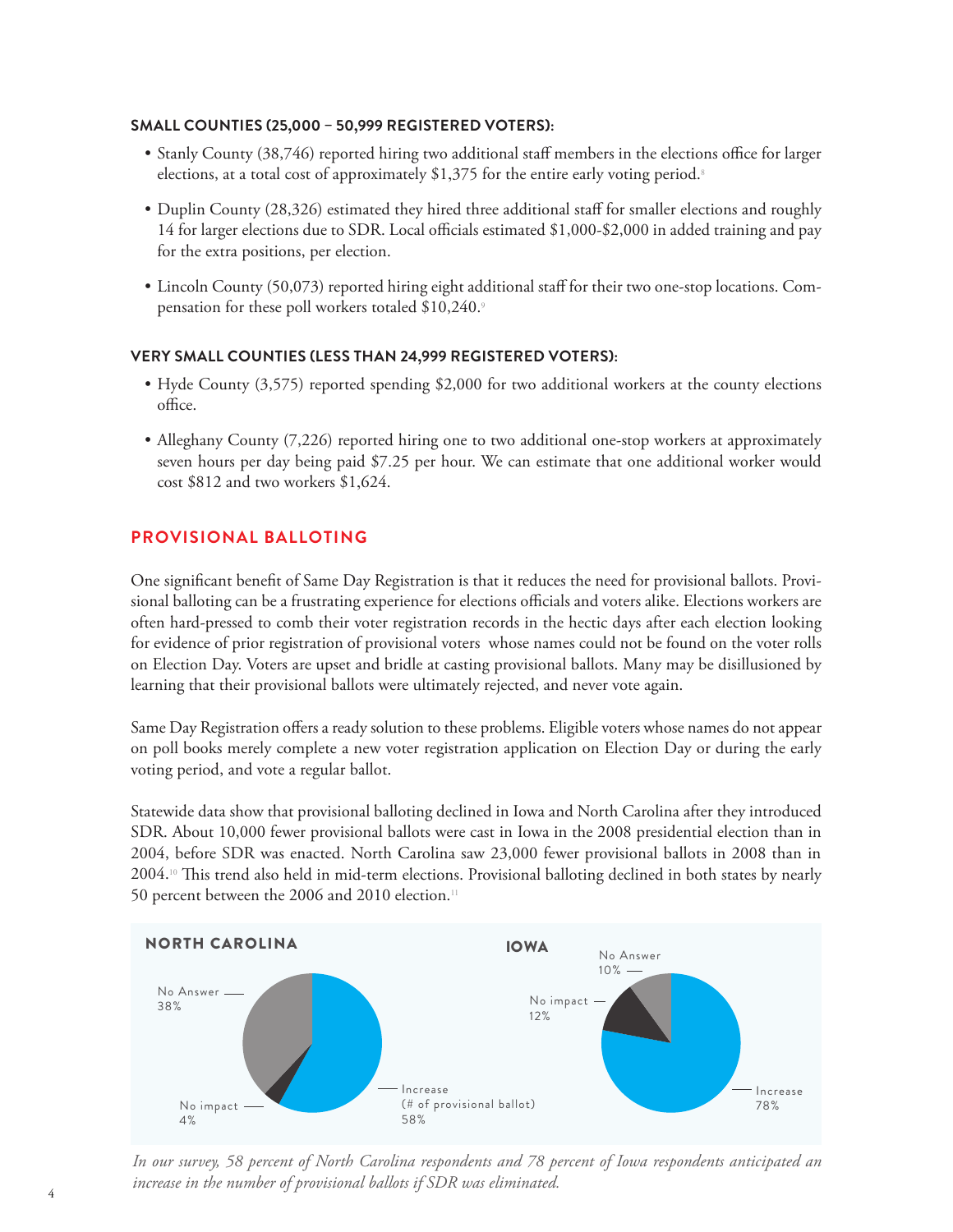## "[Eliminating EDR] would raise [provisional balloting] tremendously."

## -Pam Benjegerdes, Allamakee County, IA

*(10,029 registered voters)*

County elections officials who participated in this survey confirmed the decreased need for provisional ballots with SDR. An overwhelming majority of respondents in both Iowa and North Carolina predicted an increase in provisional balloting if Same Day Registration was no longer available.

Respondents also noted the elimination of SDR could increase costs associated with provisional balloting. In fact, the need to process fewer provisional ballots can offset any increased expense occasioned by Same Day Registration.

#### **Conclusion**

Voter turnout substantially increased in Iowa and North Carolina after the enactment of Same Day Registration in 2007. Those results were achieved with little to no additional costs for local elections officials. Where new expenditures were incurred, they were for additional staffing at some poll sites or additional printing and mailing of SDR-related forms. Some costs were likely offset by fewer provisional ballots needing to be processed after Election Day. Same Day Registration stands as an effective, cost-efficient means to increase voter participation.

"Eliminating EDR would add numerous provisional ballots costing more money in the printing of packets and more money for workers to research whether they should be counted."

– Tarah Gates, Cedar County, IA *(12,468 registered voters)*

"SDR's are processed during a time when regular staff is focused solely on SDR and other OS [one-stop] activities while provisionals are done post-election, when all other canvass-related actions are occurring. Having said that, SDR probably saves rather than costs … There are no specific supplies required for SDR, unlike provisional [ballot] envelopes, instructions and pin labels."

– Michael Perry, Durham County, NC *(183,389 registered voters)*

"Using early voting/SDR has decreased provisional ballots so the cost of working PB's after the election would easily offset any additional cost of same day registrants."

– Michael dickerson, Mecklenburg County, NC *(605,878 registered voters)*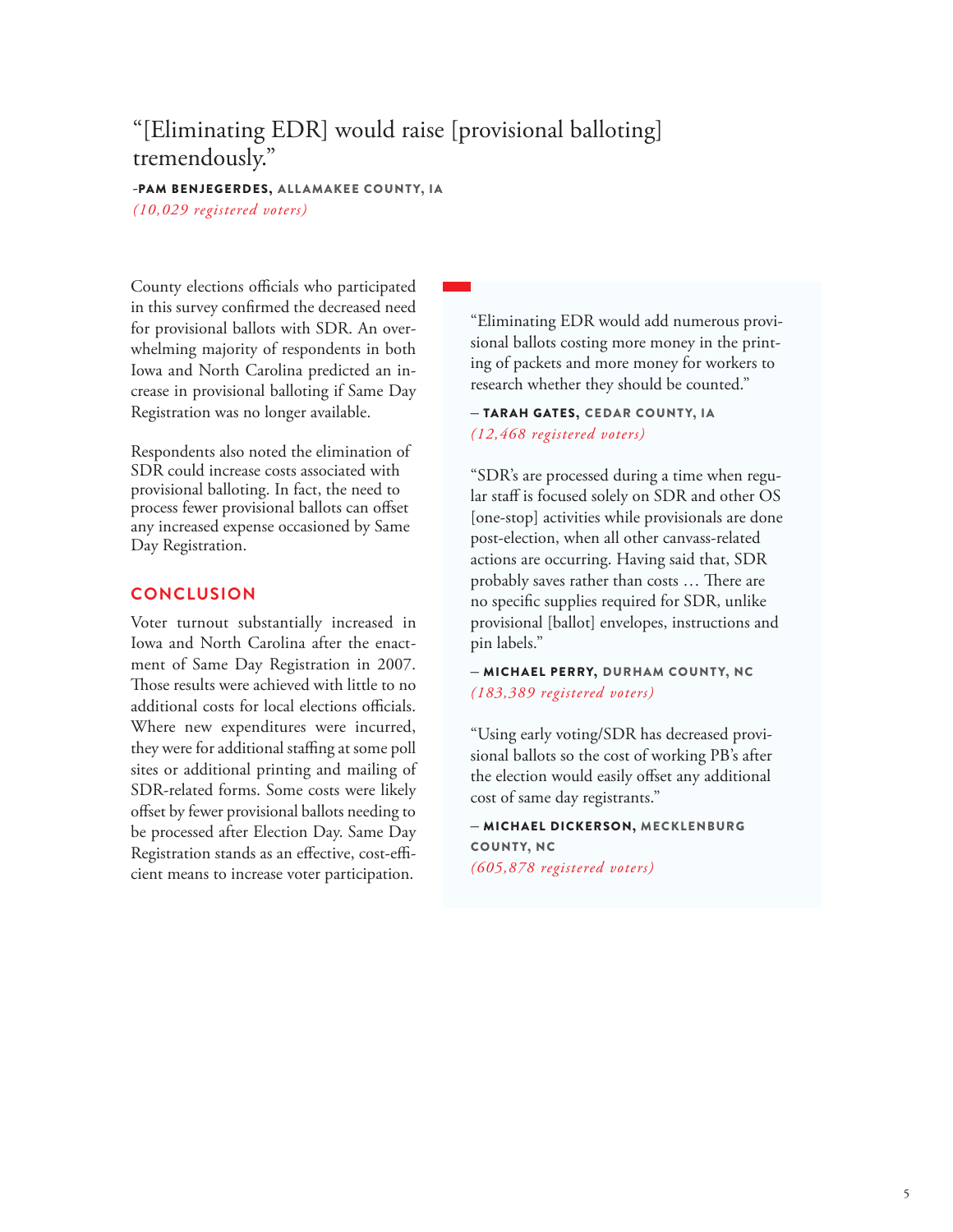#### **Methodology**

Dēmos conducted a telephone and email survey of local election officials in Iowa and North Carolina. Counties were grouped into size subcategories by number of registered voters. The interviews took place from August 2011 through 2012. Most of the officials surveyed were county election directors and auditors. Data on registered voters were collected as of September 2011 from the Office of the Iowa Secretary of State and the North Carolina State Board of Election.

| <b>COUNTY SIZE</b><br>(REGISTERED VOTERS) | <b>TOTAL</b><br><b>COUNTIES</b> | <b>TOTAL</b><br><b>RESPONDED</b> | <b>RESPONSE</b><br><b>RATE</b> | <b>RESPONDENT COUNTIES</b>                                                                                                                                                                                                          |
|-------------------------------------------|---------------------------------|----------------------------------|--------------------------------|-------------------------------------------------------------------------------------------------------------------------------------------------------------------------------------------------------------------------------------|
| Large<br>(greater than 45,000)            | 10                              | 3                                | 30%                            | Black Hawk, Dallas, Dubuque                                                                                                                                                                                                         |
| Medium<br>$(20,000 - 44,999)$             | 12                              | 3                                | 25%                            | Clinton, Jasper, Wapello                                                                                                                                                                                                            |
| Small<br>$(11,000 - 19,999)$              | 34                              | 12                               | 35%                            | Bueno Vista, Carroll, Cedar, Clay,<br>Floyd, Hamilton, Henry, Iowa,<br>Madison, Plymouth, Washington,<br>Winneshiek                                                                                                                 |
| Extra Small<br>(less than 10,999)         | 43                              | 24                               | 55%                            | Adair, Adams, Allamakee,<br>Appanoose, Audubon, Cass,<br>Cherokee, Chickasaw, Crawford,<br>Davis, Decatur, Greene, Grundy,<br>Guthrie, Hancock, Howard,<br>Ida, Louisa, Mills, Mitchell,<br>Montgomery, Shelby, Union,<br>Van Buren |

#### **Iowa: 42 of 99 counties were surveyed.**

#### **North Carolina: 55 of 100 counties were surveyed.**

| <b>COUNTY SIZE</b><br>(REGISTERED VOTERS) | <b>TOTAL</b><br><b>COUNTIES</b> | <b>TOTAL</b><br><b>RESPONDED</b> | <b>RESPONSE</b><br><b>RATE</b> | <b>RESPONDENT COUNTIES</b>                                                                                                                                           |
|-------------------------------------------|---------------------------------|----------------------------------|--------------------------------|----------------------------------------------------------------------------------------------------------------------------------------------------------------------|
| Large<br>(greater than 100,000)           | 15                              | 13                               | 86%                            | Buncombe, Cumberland, Davidson,<br>Durham, Forsyth, Gaston,<br>Guilford, Johnston, Mecklenburg,<br>New Hanover, Orange, Pitt, Wake                                   |
| Medium<br>$(51,000 - 99,999)$             | 19                              | 12                               | 63%                            | Alamance, Burke, Caldwell,<br>Catawba, Cleveland, Craven,<br>Harnett, Henderson, Moore,<br>Robeson, Rockingham, Wayne                                                |
| Small<br>$(25,000 - 50,999)$              | 29                              | 13                               | 45%                            | Beaufort, Columbus, Dare, Davie,<br>Duplin, Franklin, Jackson, Lee,<br>Lincoln, McDowell, Pasquotank,<br>Stanly, Stokes                                              |
| Extra Small<br>(less than 24,999)         | 37                              | 17                               | 46%                            | Alexander, Alleghany, Ashe,<br>Avery, Bertie, Chowan, Clay,<br>Currituck, Greene, Hyde, Macon,<br>Madison, Northampton, Pamlico,<br>Transylvania, Warren, Washington |